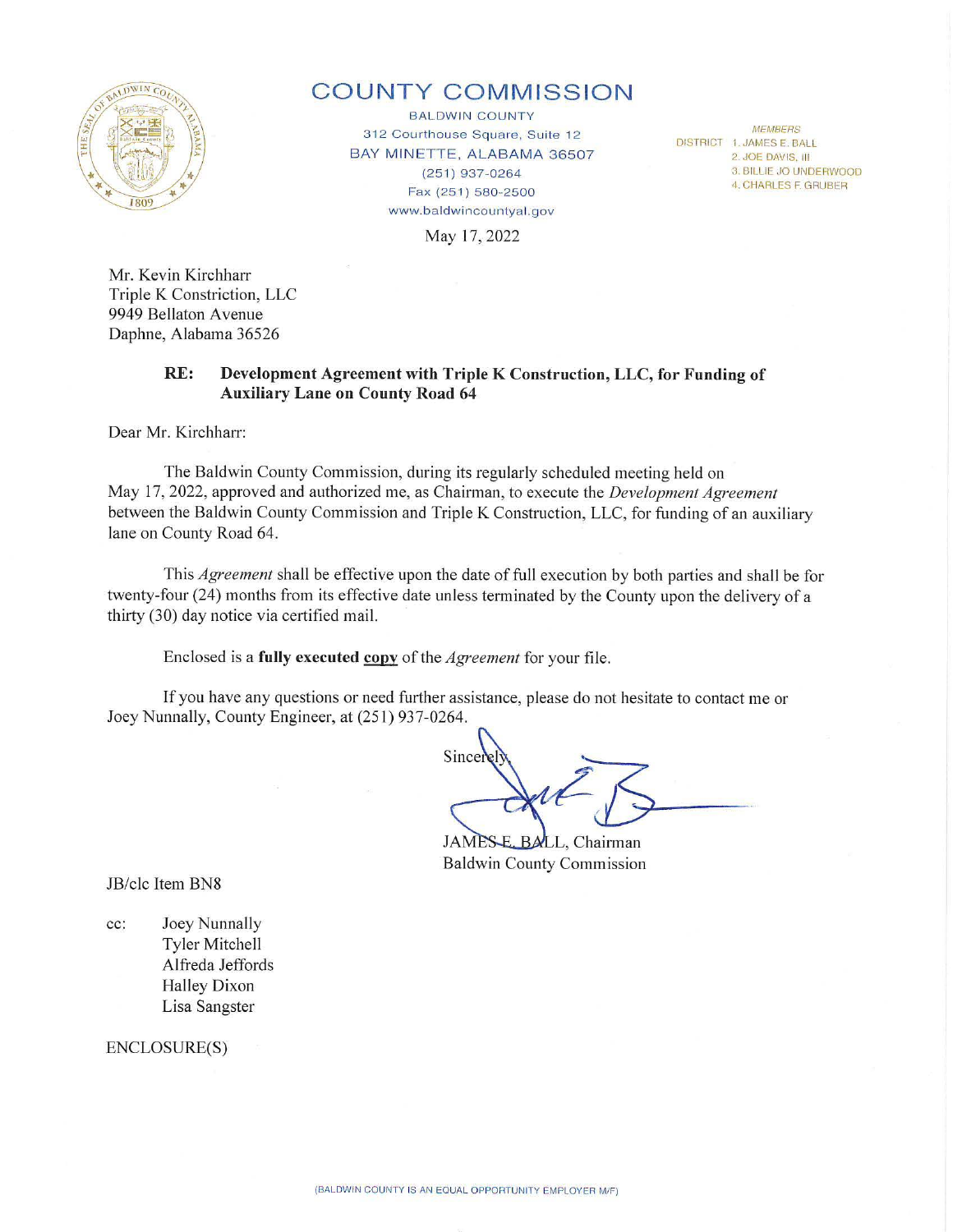## **DEVELOPMENT AGREEMENT FOR FUNDING OF A TURNLANE ON COUNTY ROAD 64 BETWEEN TRIPLE K CONSTRUCTION, LLC, AND THE BALDWIN COUNTY COMMISSION**

This Development Agreement (hereinafter "Agreement") is made and entered into by and between Triple **K** Construction, LLC (hereinafter "Developer"), and the Baldwin County Commission (hereinafter "County"), as follows:

## **RECITALS**

**Whereas,** County is the duly formed governing body in and for Baldwin County, Alabama, and Developer is an Alabama limited liability company; and

**Whereas,** Developer has acquired property and is constructing Savannah Estates Subdivision; and

**Whereas,** certain public infrastructure servicing the proposed subdivision will need to be improved to accommodate the traffic generated by the development; and

**Whereas,** the improvements related to the proposed development are described as a left turn lane eastbound on County Road 64 at County Road 54 West:

**Whereas,** it is in the public interest for the County and the Developer to cooperate toward the implementation of the necessary public infrastructure improvements; and

**Whereas,** currently planned County improvements to County Road 64 are described as follows:

*COUNTY ROAD 64 WIDENING PROJECT-* Add a dual left-turn auxiliary lane on County Road 64 from State Route 181 to Montelucia Way.

**NOW, THEREFORE,** in consideration of the premises and the mutual covenants contained herein, the sufficiency of which being hereby acknowledged, County and Developer do hereby agree as follows:

- I. **Recitals:** The recitals set out above are incorporated into this Agreement, as though the same were set out in full in this paragraph.
- 2. **Purpose:** The parties acknowledge and agree that the purpose of this Agreement is to establish the responsibilities of each party regarding the design, construction, management, and continuing maintenance of improvements to public infrastructure related to the project set forth above.
- 3. **COUNTY ROAD 64 WIDENING PROJECT Responsibilities:** The responsibilities of the parties related to the COUNTY ROAD 64 WIDENING PROJECT shall be as follows:
	- a. County will be responsible for all preliminary design and engineering, including all environmental studies and other similar documentation required by local, state,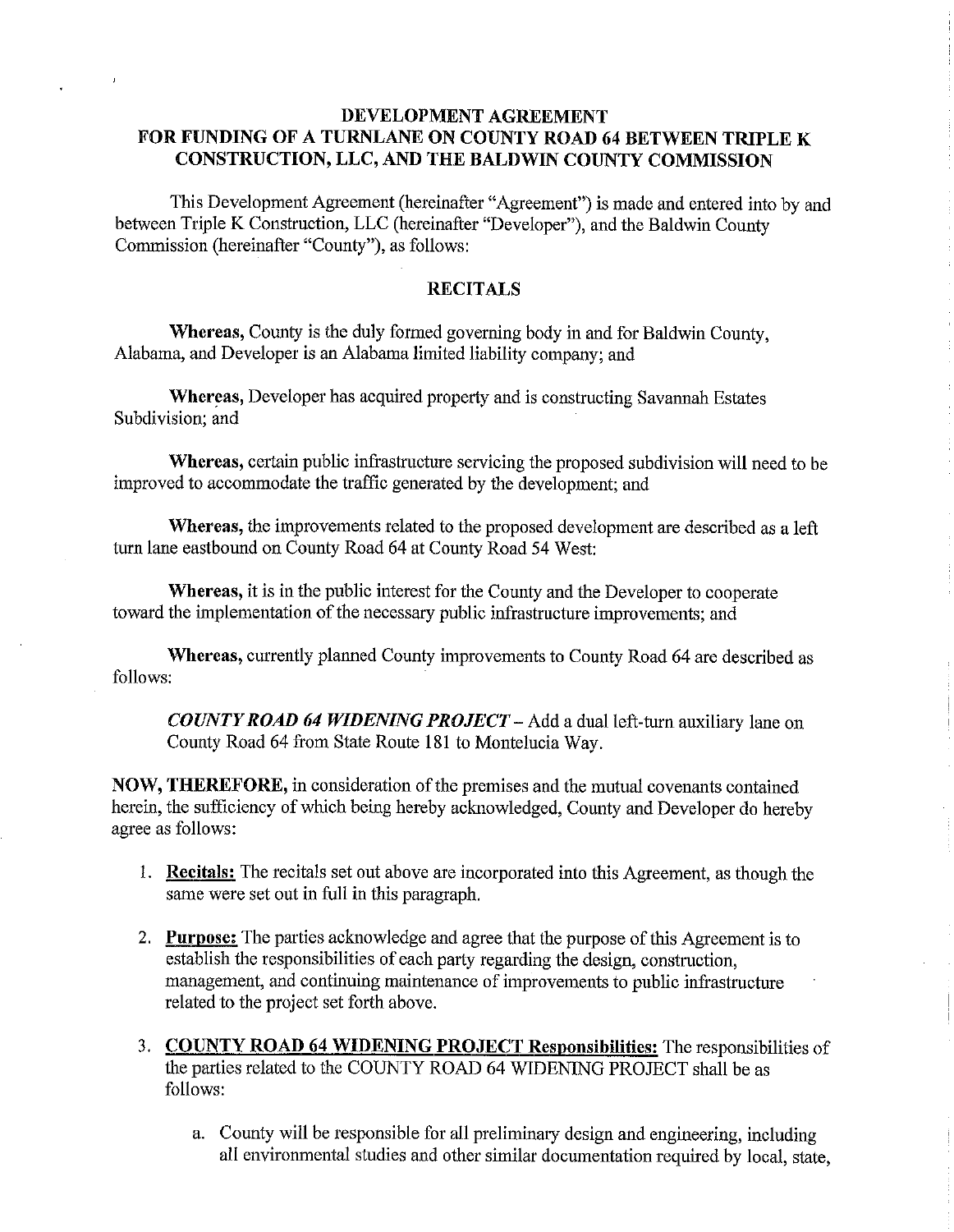or federal agencies, as part of the preconstruction phase for the COUNTY ROAD 64 WIDENING PROJECT.

- b. County will be responsible for acquiring any additional right-of-way, if needed, for the COUNTY ROAD 64 WIDENING PROJECT.
- c. County will be responsible for the relocation and/or installation of any utilities related to or servicing the COUNTY ROAD 64 WIDENING PROJECT.
- d. County will be responsible for the construction of the COUNTY ROAD 64 WIDENING PROJECT.
- e. County will be responsible for furnishing all construction engineering for the COUNTY ROAD 64 WIDENING PROJECT.
- f. County will be responsible for furnishing all necessary inspection and testing of materials when needed for the COUNTY ROAD 64 WIDENING PROJECT.
- g. Developer shall provide financial assistance to the County in the amount of onehundred thousand dollars (\$100,000) to be used at the County's discretion for the COUNTY ROAD 64 WIDENING PROJECT. Developer shall have no involvement in the COUNTY ROAD 64 WIDENING PROJECT beyond providing the financial assistance listed in this section. The Developer shall pay the sum of one-hundred thousand dollars (\$100,000) to the County no later than the date the Subdivision Permit is issued for Savannah Estates, Phase II.
- h. The schedule for the COUNTY ROAD 64 WIDENING PROJECT shall be at the discretion of the County. If traffic generated by Savannah Estates Subdivision necessitates a left turn lane on eastbound County Road 64 at County Road 54 West before construction starts on the COUNTY ROAD 64 WIDENING PROJECT, Baldwin County reserves the right to utilize the one-hundred thousand dollars (\$100,000) of financial assistance from Developer to construct a left turn lane on eastbound County Road 64 at County Road 54 West and apply any leftover funds to the COUNTY ROAD 64 WIDENING PROJECT.
- 1. County shall be responsible for the continuing maintenance of the improvements within the County right-of-way created by the COUNTY ROAD 64 WIDENING PROJECT.
- 4. **No Joint Ownership of Property:** The parties acknowledge and agree that they will not jointly acquire, own, or otherwise come into joint or common possession of any property as a result of, or in relation to, this Agreement.
- 5. **Financing and Budgeting:** Each party shall be responsible for financing the obligations undertaken by that party hereunder and shall not be responsible for financing, or in any other manner contributing to, the costs or expenses of the obligations undertaken by the other party unless expressly identified herein.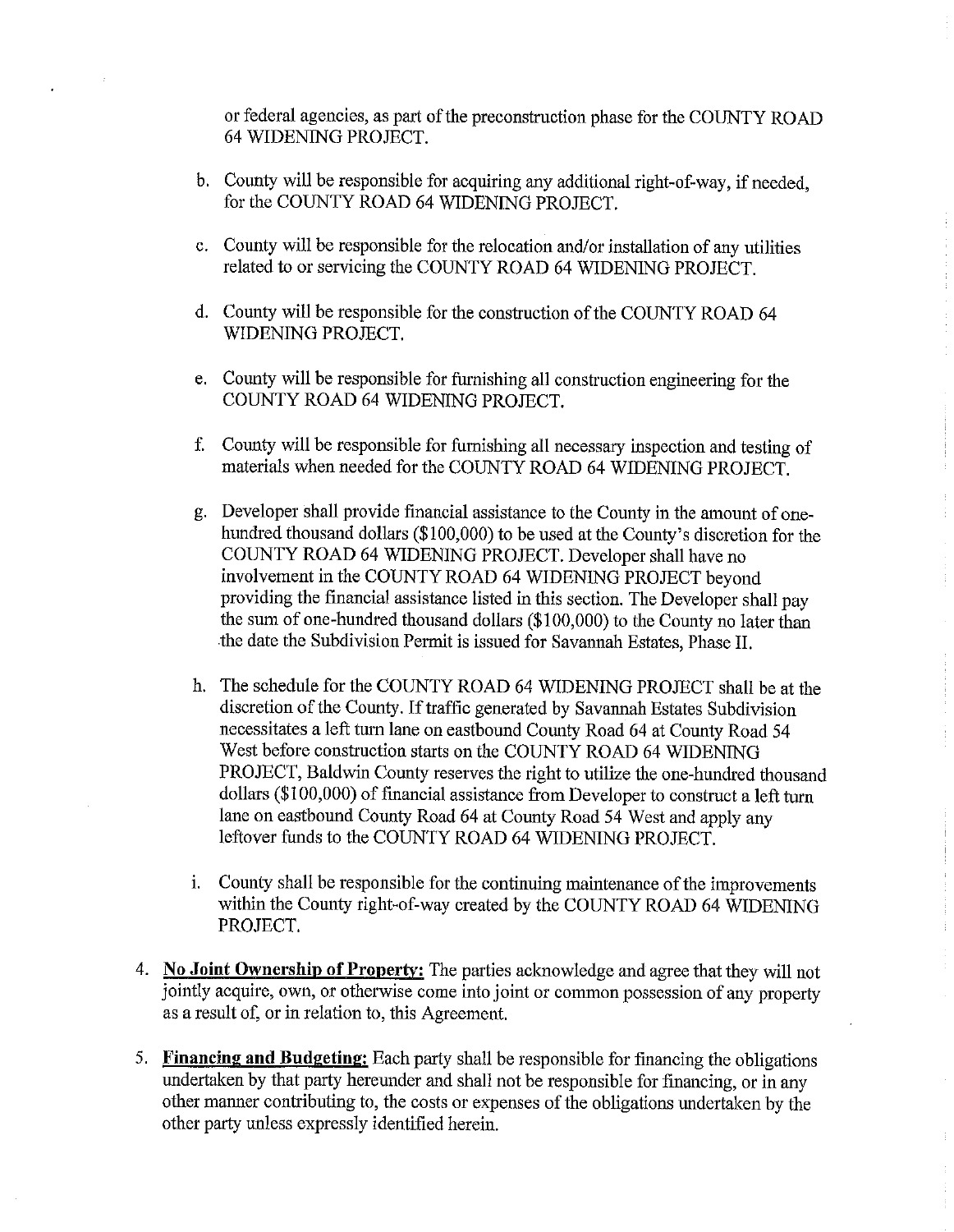- 6. **Approval and Effective Date:** This Agreement shall become effective upon the date of full execution by both parties ("Effective Date").
- 7. **Term:** The term of this Agreement shall be for twenty-four (24) months from its Effective Date. This document may be amended only upon written approval by the Parties hereto, and any such amendment shall be approved by the same method by which this original contract has been approved by the Parties.
- 8. **Termination and Notice:** Notwithstanding the foregoing, the County may terminate this Agreement, with or without cause, upon written notice to the other party. The County's said notice shall be deemed effective, and the Agreement deemed terminated, thirty  $(30)$ days after the date such notice is mailed by certified mail to the other party. All notices provided for herein shall be sent as follows:

To Developer: Triple K Construction, LLC 9949 Bellaton Ave STE A Daphne, AL 36526

To County: Baldwin County Commission 312 Courthouse Square, Suite 12 Bay Minette, Alabama 36507

- **9. Regulation of Rights-of-Way:** Nothing contained in this Agreement or otherwise shall limit the authority of the County to control, manage, supervise, regulate, repair, maintain or improve the public rights-of-way or improvements constructed pursuant to this Agreement in accordance with state law, and the County shall have the right to alter, change, modify, improve or remove any and all improvements constructed within their rights-of-way, in their discretion, in accordance with applicable state law, including, but not limited to, the improvements constructed pursuant to this Agreement.
- **10. Other Work:** All other work required as part of the subdivision development that is not specifically addressed in this Agreement, whether on or off public rights-of-way, shall be the responsibility of the Developer.
- 11. **Entire Agreement:** This Agreement represents the entire and integrated agreement between County and Developer and supersedes all prior negotiations, representations, or agreements, either written or oral. This Agreement may be amended only by written instrument signed by the parties.

This Agreement does not supersede any additional obligations between the parties under individual license agreements or permits related to the Project herein or as otherwise required by all applicable laws, rules and regulations.

12. **Both Parties Contributed Equally to the Agreement.** This Agreement shall not be construed more strictly against one party than against the other merely by virtue of the fact that it may have been prepared by counsel for one of the parties, it being recognized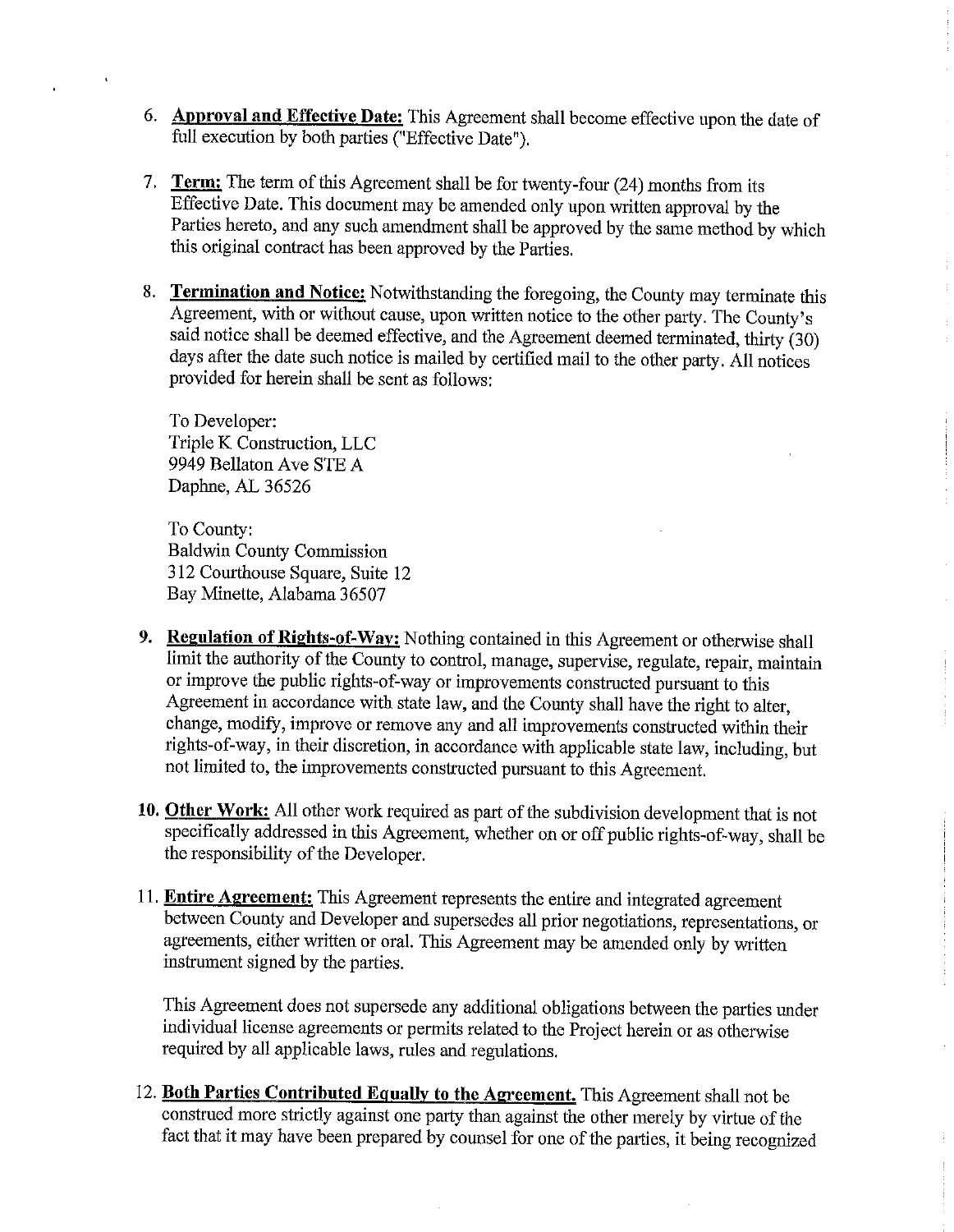that both County and Developer have contributed substantially and materially to the preparation of this Agreement.

- 13. Failure to Strictly Enforce Performance: The failure of either party to insist upon the strict performance of any of the terms, covenants, agreements and conditions of this Agreement shall not constitute a default or be construed as a waiver or relinquishment of the right of a party to thereafter enforce any such term, covenant, agreement, or condition, but the same shall continue in full force and effect.
- 14. **Assignment:** Neither this Agreement nor any interest herein shall be assigned, transferred or otherwise encumbered by the Developer without the prior written consent of the County approving such assignment, transfer, or other encumbrance.
- 15. **Choice of Law:** The parties acknowledge and agree that this Agreement shall in all respects be governed by the laws of the State of Alabama, including, without limitation, all issues relating to capacity, formation, interpretation, and available remedies, without regard to Alabama conflict of law principles.

IN WITNESS WHEREOF, the parties have executed this Agreement as of the date of full execution below.

| <b>COUNTY:</b><br><b>BALDWIN</b>                                                                                     | <b>ATTEST:</b>                                                                                                                                                                                                                                                                                                                                                                    |
|----------------------------------------------------------------------------------------------------------------------|-----------------------------------------------------------------------------------------------------------------------------------------------------------------------------------------------------------------------------------------------------------------------------------------------------------------------------------------------------------------------------------|
| BY:<br>James B. Ball<br>/Date<br>Chairman                                                                            |                                                                                                                                                                                                                                                                                                                                                                                   |
| State of Alabama<br>County of Baldwin                                                                                |                                                                                                                                                                                                                                                                                                                                                                                   |
| that James E. Ball, as Chairman of the Baldwin County Commission, and Ronald $\overline{J}$ . Lin K<br>Budget Direct | I, the undersigned, a Notary Public in and for said County, in said State, hereby certify<br>$\cdot$ as<br>of the Baldwin County Commission, whose names are signed to the<br>foregoing instrument and who are known to me, acknowledged before me on this day that, being<br>informed of the contents of the Agreement, they, as such officers and with full authority, executed |

| the same voluntarily for and as the act of said Baldwin County Commission. |                                            |  |
|----------------------------------------------------------------------------|--------------------------------------------|--|
|                                                                            |                                            |  |
| Given under my hand and official seal, this the $\int_{0}^{\pi}$ day of    |                                            |  |
|                                                                            |                                            |  |
|                                                                            | Notary Public                              |  |
|                                                                            | My Commission Expires: Commission Expires: |  |
|                                                                            |                                            |  |